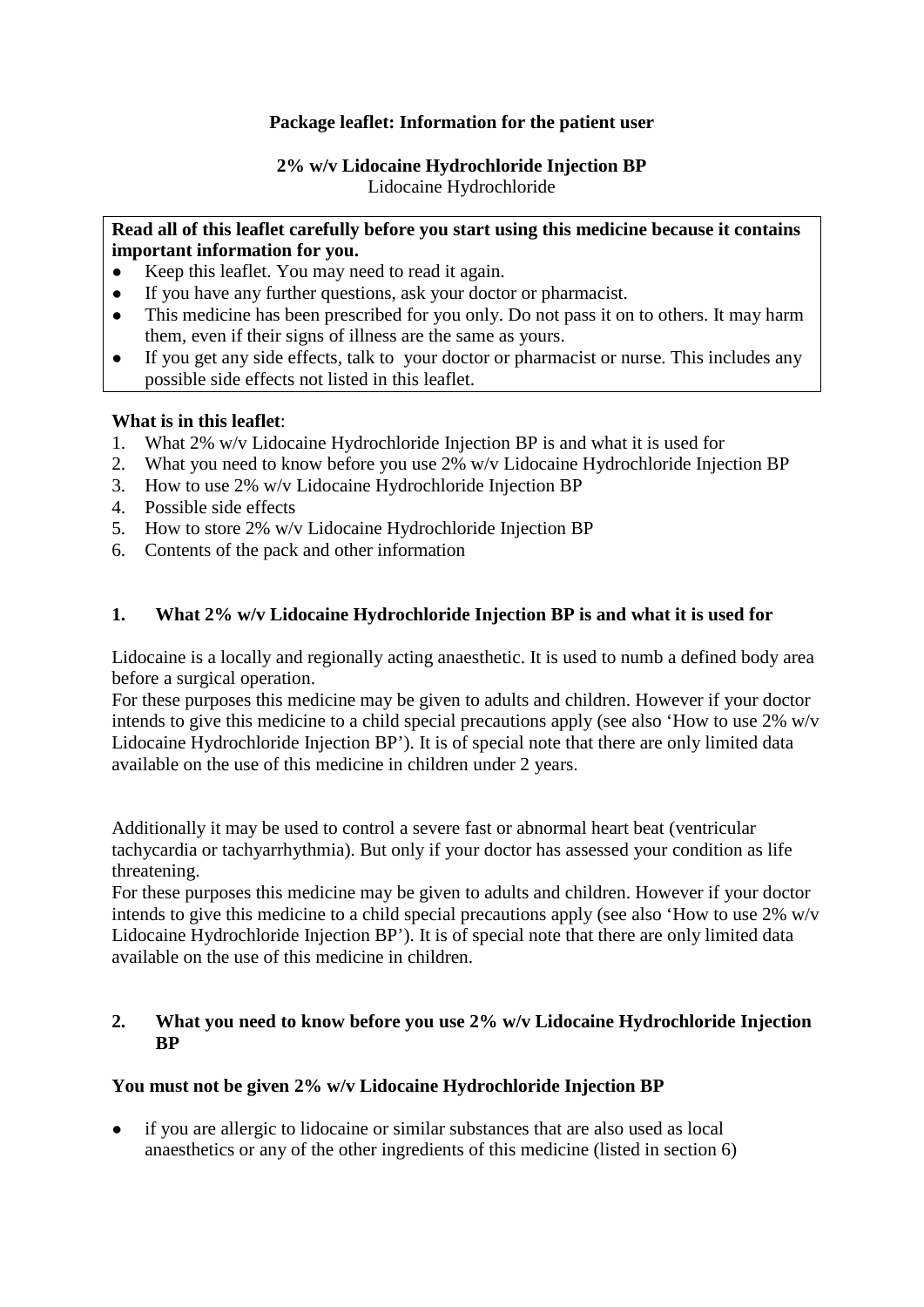## *Local and regional anaesthesia*

It must not be used for epidural or spinal anaesthesia (application of the anaesthetic to the spinal cord) if you have

- uncorrected blood volume deficit (hypovolemia)
- decreased blood clotting function (coagulopathy)
- increased pressure within the skull
- bleeding within the skull or within the spine.

## *Control of fast or abnormal heart beat*

## It must not be used if

- you have severe heart disorders in particular when your heart beats irregularly , or beats slowly
- you experienced a heart attack within the last 3 months
- the ability of your heart to pump blood throughout your body is markedly decreased unless your condition is life-threatening

## **Warnings and precautions**

Before this medicine is given to you your doctor will make sure that all equipment for the treatment of emergencies and for resuscitation is available.

Under certain conditions you may receive this medicine only under close medical supervision. Your doctor will take particular caution if you have any of the following conditions:

- previous allergy to local anaesthetics
- problems with your heart or your lungs
- diseases of the liver and kidneys
- an autoimmune disease leading to muscle weakness (*Myasthenia gravis*)
- severe shock
- any condition that may lead to an increased risk of fits and seizures (epilepsy)

## *Local and regional anaesthesia*

Your doctor will take into account that especially when you are an elderly patient you may experience low blood pressure as a complication of spinal and epidural anaesthesia (application of the anaesthetic to the spinal cord).

Additionally your doctor knows that an injection of this medicine into inflamed tissue may lead to an increased uptake of the drug into the circulation and the effect of the drug on your body will be weakened.

If you are below the age of 30 there might be a risk of headache after spinal anaesthesia. Your doctor will use a small needle to reduce this risk.

Additionally there is a risk of increased side effects when the tourniquet is removed after injection into a vein. Therefore your doctor will drain off this medicine in several portions.

Your doctor will consider that there is an increased risk of side effects on the nervous system if this medicine is administered in the head and neck region.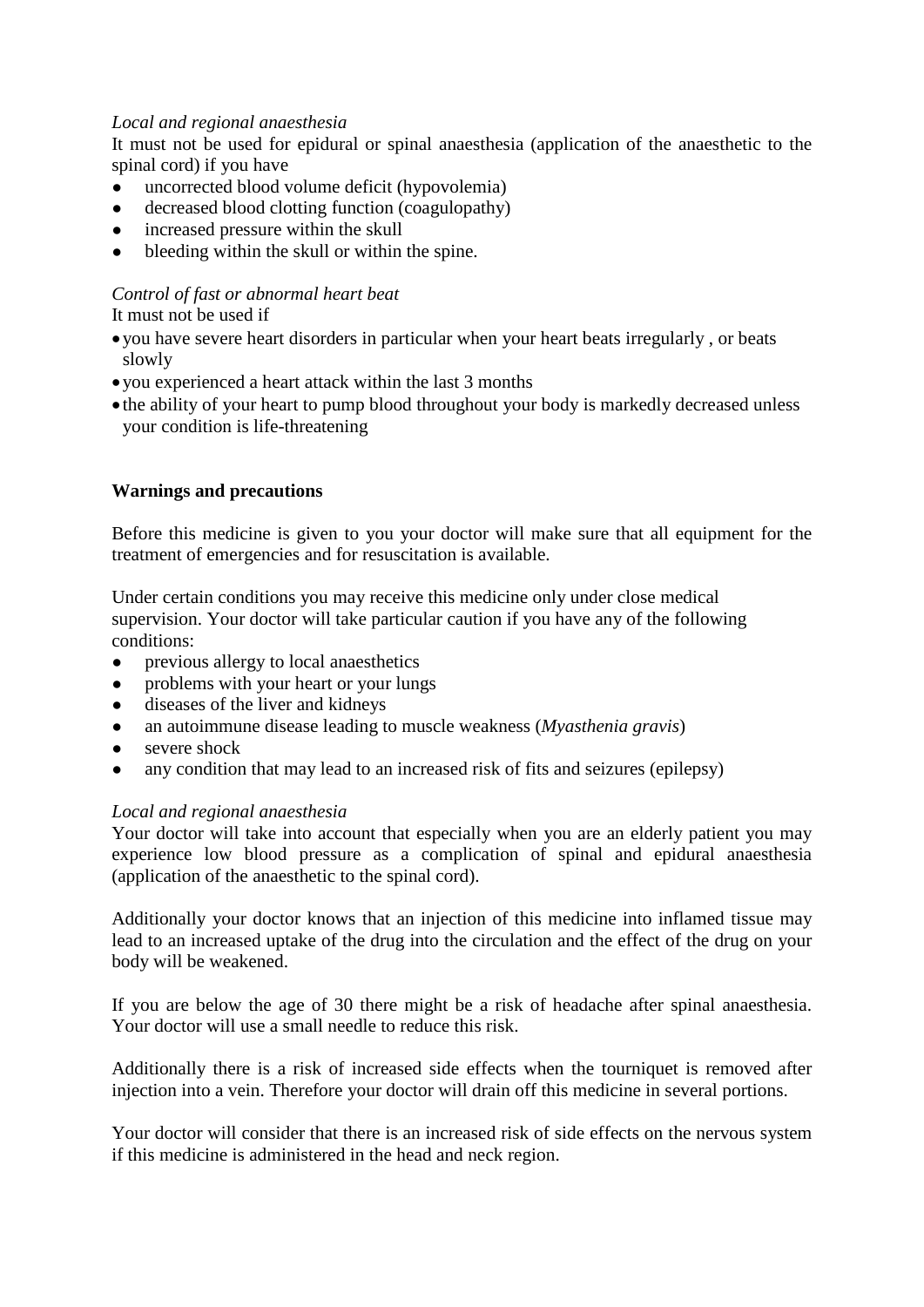#### *Control of fast or abnormal heart beat*

Your doctor will administer this medicine for the treatment of heart problems only with special caution if you have high blood acidity (acidosis).

Before you receive large amounts of this medicine your doctor will correct any existing low potassium levels in your blood, a deficit of oxygen and disorders of your acid-base balance. If your doctor gives you this medicine over a longer period of time your fluid balance, blood salt levels and your acid-base balance will be monitored. While you receive this medicine your heart, blood pressure, state of consciousness and breathing will be monitored.

## Note:

If you are under anaesthesia your doctor will examine your condition very carefully. This will be done because side effects affecting your nervous system and your heart may remain unrecognized and can occur without previous warning symptoms.

## **Other medicines and 2% w/v Lidocaine Hydrochloride Injection BP**

Tell your doctor or pharmacist if you are taking, have recently taken or might take any other medicines.

This is necessary as your doctor has to check if the medicines you are taking are metabolized via special enzymes in the body or are influencing their function (Cytochromes P 450 1A2 and 3A4). This is done to avoid interactions between 2% w/v Lidocaine Hydrochloride Injection BP and other medicines you are taking .

In particular, tell your doctor if you are taking any of the following:

- some heart medicines, such as beta blockers (e.g. metoprolol, propranolol) or calcium channel blockers (e.g. amiodarone)
- antiarrhythmics medicines for the treatment of impaired heart rhythm
- medicines that narrow your blood vessels (vasoconstrictors, e.g. epinephrine, norephinephrine)
- cimetidine, a medicine used to treat heartburn
- antivirals medicines for the treatment of HIV
- sleeping pills and medicines that reduce your level of consciousness (sedatives)
- phenobarbital, phenytoin, carbamazepine or primidone that are medicines for the treatment of epilepsy
- medicines that increase the risk of getting fits and seizures (e.g. tramadol, bupropion)
- $\bullet$  the antibiotic erythromycin,
- anti-psychotics (fluvoxamine), which are used in the treatment of mental illness
- medicines used to relax muscles in general anaesthesia
- other anaesthetics.

## **Pregnancy and breast-feeding and fertility**

Please tell your doctor if you are pregnant or breast-feeding, think you may be pregnant or are planning to have a baby. Then your doctor will decide if you should be given this medicine.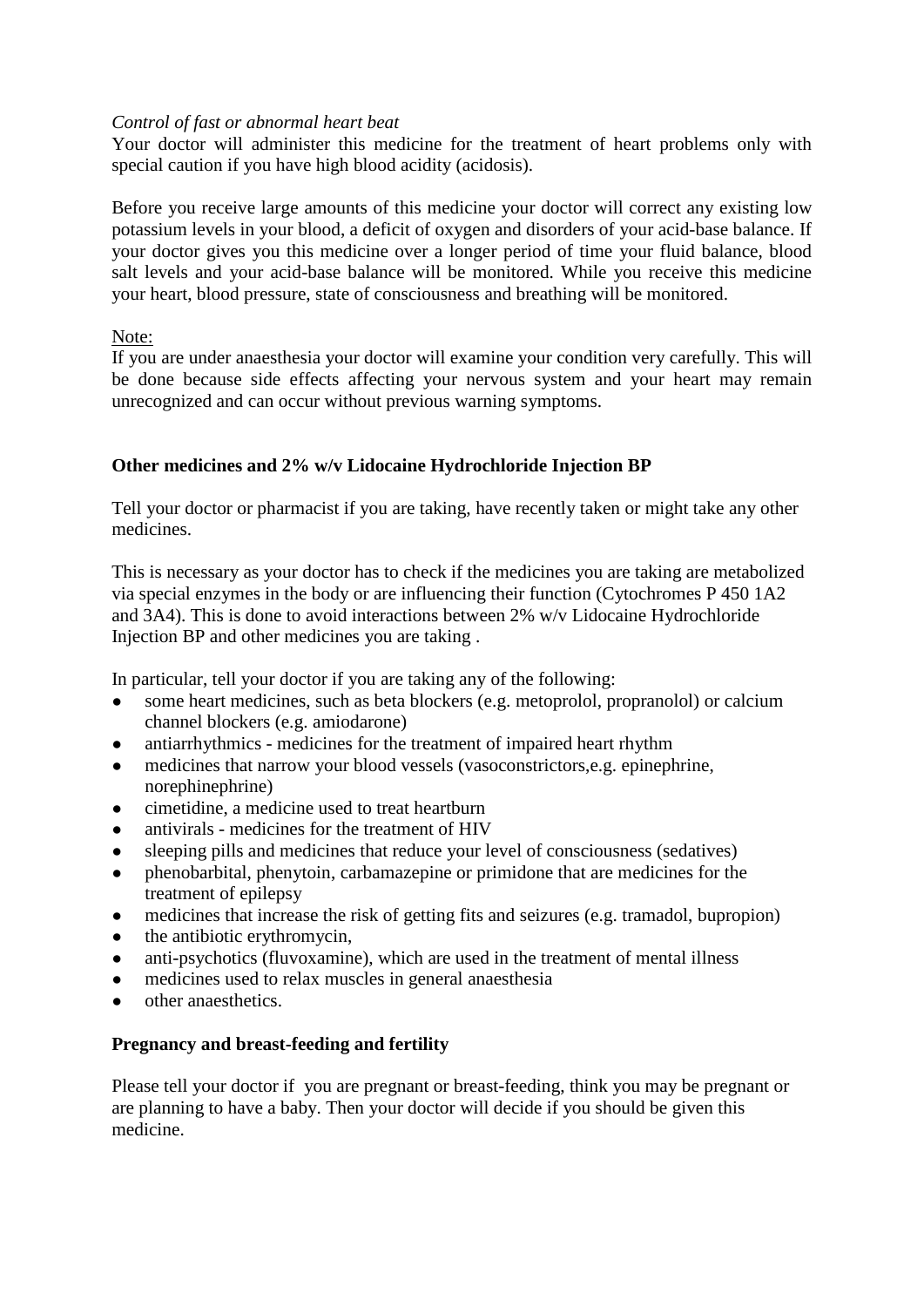## *Pregnancy*

Your doctor will only administer this medicine while you are pregnant if he/ she considers it as necessary. The dose should be as low as possible.

## *Breast-feeding*

Lidocaine or its metabolites are secreted in small amounts into breast milk. Your doctor will therefore be particularly careful if you are breast feeding. In general, however, at normal doses of this medicine this will not have an effect on your breastfed newborn/infant. So you will not have to discontinue breast feeding.

## **Driving and using machines**

This medicine may affect your ability to drive or operate machinery depending on where and how it is given to you. Please ask your doctor, especially if areas of your body involved in driving or operating machinery have been under anaesthesia. If your doctor considers it as necessary you should not drive or operate machinery.

#### **2% w/v Lidocaine Hydrochloride Injection BP contains sodium**

#### *5 ml and 10 ml ampoule:*

The 5 and 10 ml ampoule of this medicine contain sodium, but less than 23 mg per ampoule. Thus it can be considered as 'essentially sodium free' if you are on a controlled sodium diet.

#### *20 ml ampoule:*

This medicine contains 43.7 mg sodium per 20 ml ampoule. Your doctor will take this into consideration if you are on a controlled sodium diet.

## **3. How to use 2% w/v Lidocaine Hydrochloride Injection BP**

This medicine is administered to you by a doctor.

You will receive this medicine as an injection into either a vein, the skin, muscle, bone, spine or nerve area.

#### **Dosage**

Your doctor will decide how much medicine you will receive. This depends on your individual situation.

## *Local and regional anaesthesia*

#### Adults

The normal maximum dosage is 4.5 mg/kg body weight (or 300 mg) . If combined with a suitable medicine that narrows your blood vessels the maximum dosage may be increased up to 7 mg/kg body weight (or 500 mg).

#### Use in children and adolescents

The dose for children and adolescents will be calculated individually according to the age, body weight and the nature of the procedure. The maximum dosage for children is 5 mg/kg body weight. If combined with a suitable medicine that narrows your blood vessels the maximum dosage may be increased up to 7 mg/kg body weight.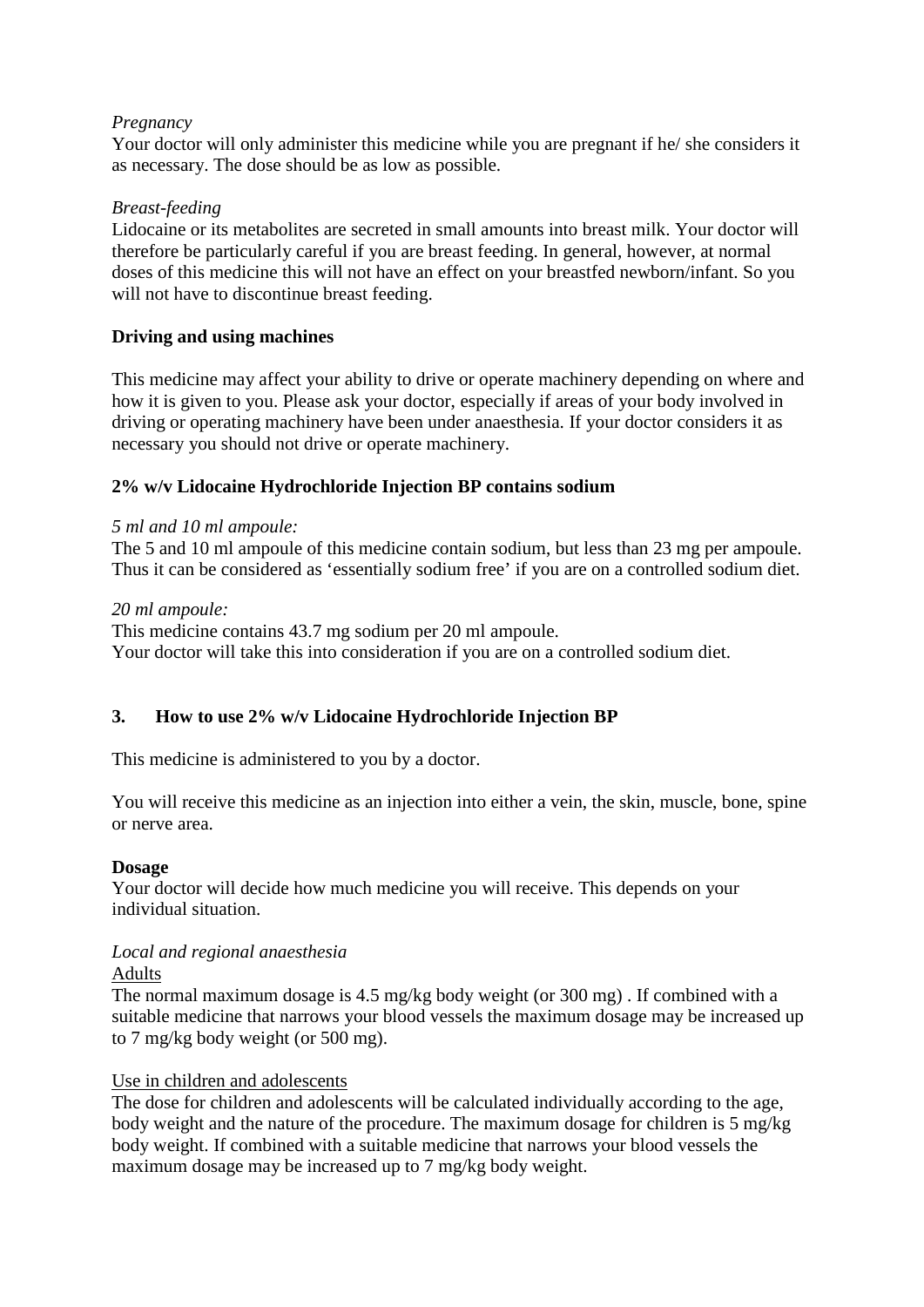For anaesthesia in children only a low strength of this medicine (0.5%) should be used. In order to perform a special technique called complete motor block, your doctor may require a higher strength  $(1 %)$  w/v).

This medicine should be used with caution in children younger than 2 years.

#### *Control of fast or abnormal heart beat*

The dosage must be adjusted according to individual requirements and the therapeutic effect. This especially applies when you are suffering from problems with your heart, liver or kidneys or during pregnancy.

In certain groups of people the dose of lidocaine given is reduced. This includes:

- *●* pregnant women
- *●* babies
- *●* young children
- *●* children with high body weight
- *●* the elderly
- *●* people who have a general poor condition
- *●* people with reduced protein binding capacity
- *●* people with kidney impairment
- *●* people with heart and/or liver disease.

## **If you received more 2% w/v Lidocaine Hydrochloride Injection BP than you should**

Whether you develop symptoms of an overdose or not depends on the level of this medicine present in your blood. The more lidocaine is in your blood and the more rapidly it is given to you the more frequently and severely you might experience symptoms of an overdosage.

A small overdose mainly affects your central nervous system. Adverse effects that do occur will disappear in most cases after stopping lidocaine administration.

Symptoms appearing mainly at the beginning of lidocaine poisoning include

- unpleasant sensations around the mouth
- *●* feeling of tingling, pricking, or numbness (paraesthesia) unrest, sleepiness, dizziness
- slurred speech, blurred vision
- disturbance of vision and hearing, tinnitus
- *●* muscle twitching, seizures
- *●* flushing
- *●* high blood pressure
- *●* fast heartbeat
- *●* vomiting, feeling sick
- *●* hallucination, euphoria, anxiety
- *●* shivering

The more serious symptoms include

- *●* sudden drop of blood pressure
- *●* paleness of skin
- *●* impairment or even loss of consciousness (coma)
- stop of breathing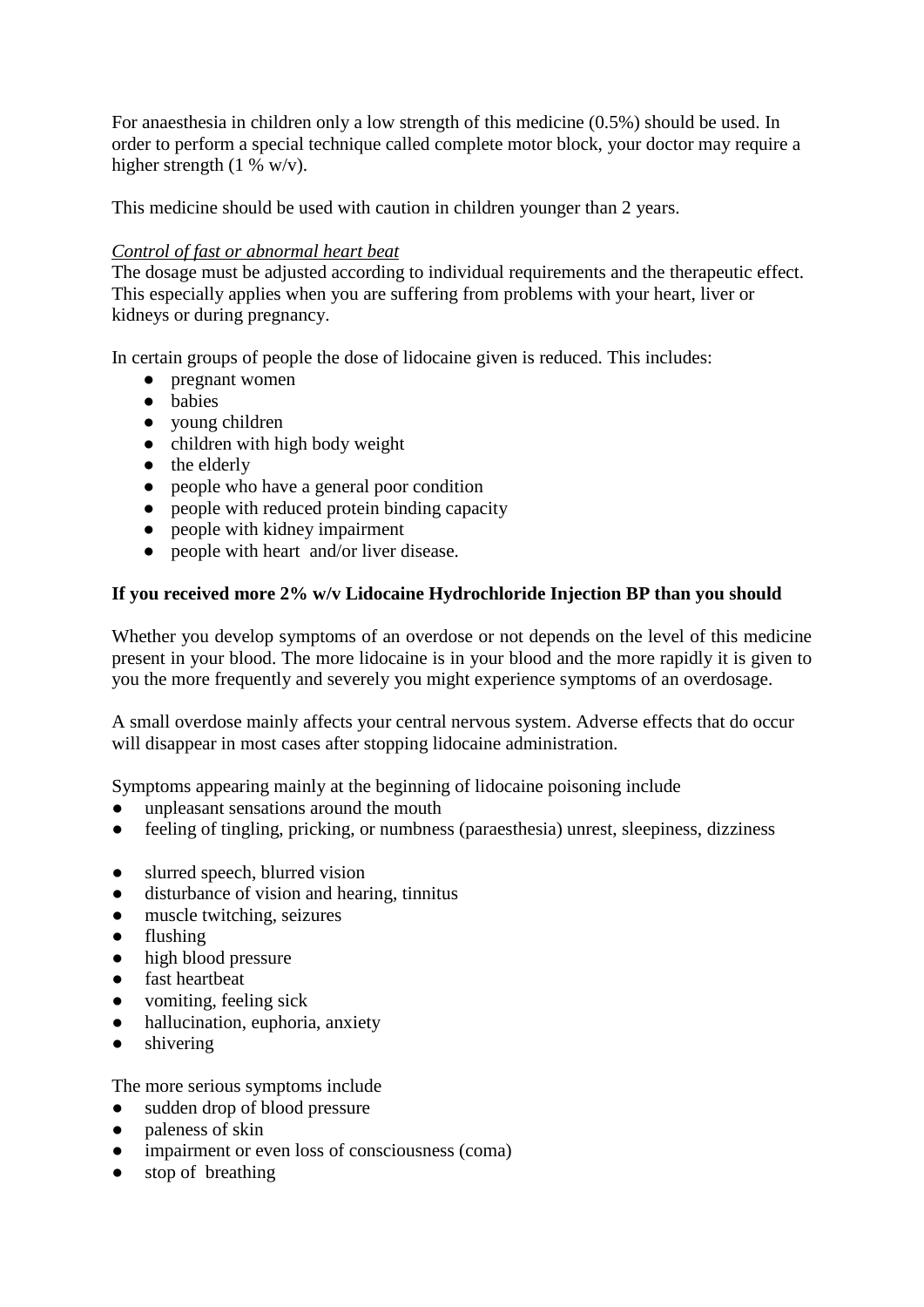- *●* disappearance of pulse
- heart attack, slow heart beat or irregular heart beat
- *●* death

If such severe symptoms appear, your doctor will know how to manage these and give you any necessary treatment.

If you have any further questions on the use of this product, ask your doctor or pharmacist.

## **4. Possible side effects**

Like all medicines, this medicine can cause side effects, although not everybody gets them.

The frequency and severity of the side effects of this medicine depend upon the dose, how it is given to you and your individual response to lidocaine.

Symptoms of local poisoning may occur after you were given this medicine. Side effects related to your whole body may occur at concentrations of lidocaine in the blood exceeding 5-10 mg/l. You might experience symptoms affecting your central nervous system, your circulation and your heart (see also section 'If you received more 2% w/v Lidocaine Hydrochloride Injection BP than you should').

Depending on the way you were given this medicine side effects affecting your whole body are more frequently associated when given to you for the control of fast or abnormal heart beat.

## **Local and regional anaesthesia**

*The following side effects may be serious. If any of the following side effects occur, please tell your doctor immediately. Immediate treatment might be needed:*

Rare (may affect up to 1 in 1 000 people):

- allergic reactions ranging from rashes and swelling to severe allergic reactions such as drop of blood pressure, difficulty breathing, constriction of airways and shock
- compression of the spinal cord due to the development of bruise
- partial or complete paralysis
- numbness or paralysis in limbs that do not resolve
- *Cauda equina syndrome:* compression of a special kind of nerve roots manifesting in the form of weakness of the muscles of the lower extremities, loss of control over passing stools and urine and loss of sensation in the area of the buttocks
- lesions of your brain nerves

#### *Other side effects include*

Very common (may affect more than 1 in 10 people):

• feeling sick, vomiting

#### Common (may affect up to 1 in 10 people):

pain in legs and lower back after epidural or spinal anaesthesia. The pain may last up to 5 days and will resolve without further treatment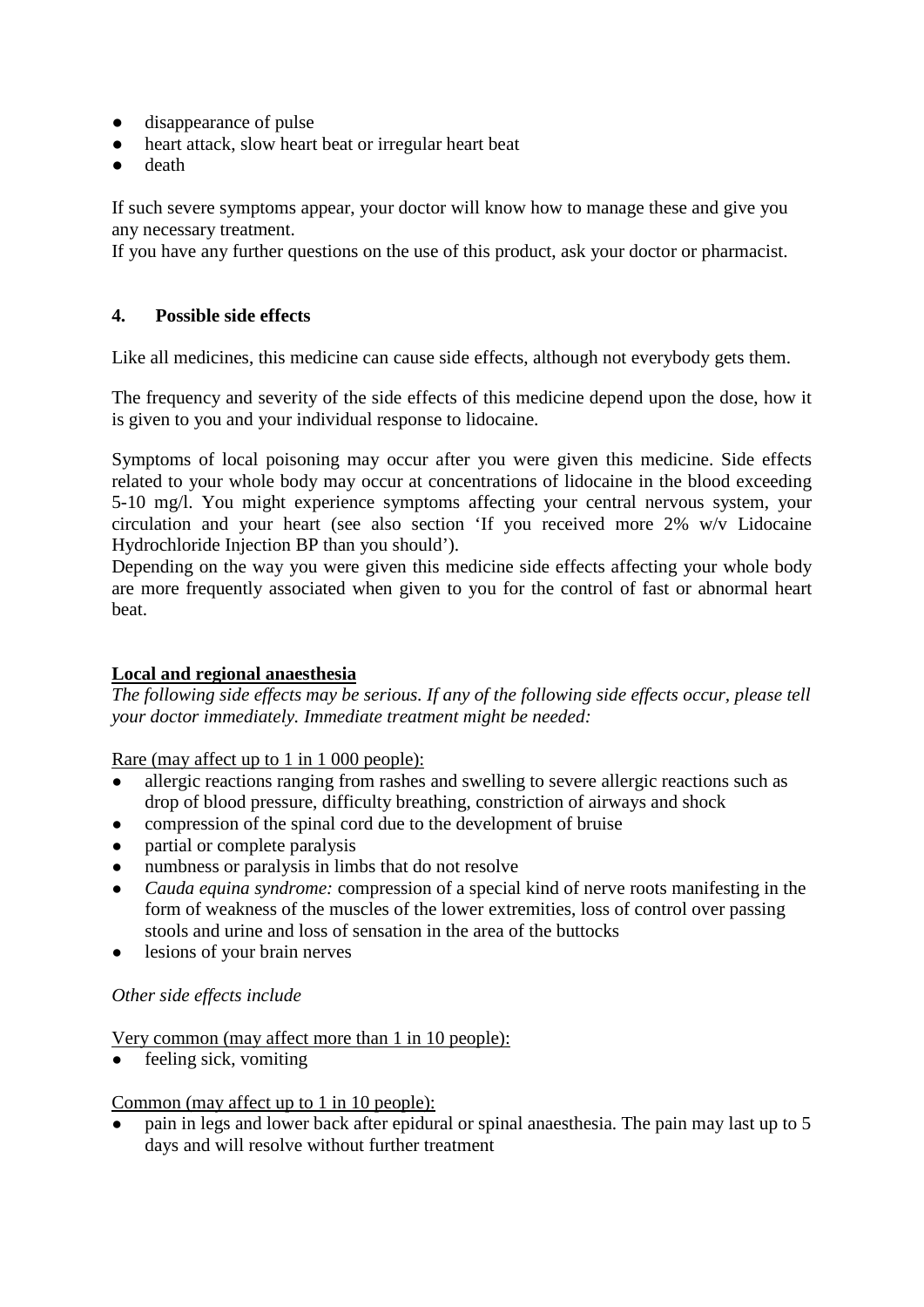Rare (may affect up to 1 in 1 000 people):

- sensation of tickling, tingling, burning, pricking, or numbness
- headaches accompanied by sensitivity to sunlight (photophobia) and hearing (tinnitus)
- $\bullet$  a drop of your eyelid(s) combined with the narrowing of your pupils and sometimes decreased sweating, (Horner's syndrome). It occurs after epidural anaesthesia or application in the head/neck region.
- shivering, deafness, or trauma
- transient irritation of the nerve roots due to spinal anaesthesia.

## **Control of fast or abnormal heart beat**

*The following side effects may be serious. If any of the following side effects occur, please tell your doctor immediately. Immediate treatment might be needed:*

Rare (may affect up to 1 in 1 000 people):

- allergic reactions ranging from rashes and swelling to severe allergic reactions such as drop of blood pressure, difficulty breathing, constriction of airways and shock
- muscular twitching up to generalized fits and seizures,
- depressed level of consciousness up to coma
- slow heart beat, heart block up to hear arrest
- low blood pressure
- difficulties in breathing up to stop of breathing

#### Very rare (may affect up to 1 in 10 000 people):

fast heart beat

## *Other side effects include*

Very common (may affect more than 1 in 10 people):

- feeling sick, vomiting
- anxiety, difficulties in swallowing

Common (may affect up to 1 in 10 people):

- confusion, restlessness, irritability, euphoria, hallucinations, depression
- sleepiness, dizziness, feeling of spinning, slurred speech, tinnitus, blurred vision
- sensation of tickling, tingling, burning, pricking, or numbness of the skin

#### *Elderly patients*

Elderly patients may be more prone to some of the effects mentioned above.

#### *Children*

Frequency, type and severity of side effects in children are expected to be the same as in adults.

#### **Reporting of side effects**

If you get any side effects, talk to your doctor, pharmacist or nurse. This includes any possible side effects not listed in this leaflet. You can also report side effects directly via HPRA Pharmacovigilance, Earlsfort Terrace, IRL - Dublin 2; Tel: +353 1 6764971; Fax: +353 1 6762517. Website: [www.hpra.ie;](http://www.hpra.ie/) e-mail: [medsafety@hpra.ie.](mailto:medsafety@hpra.ie) By reporting side effects you can help provide more information on the safety of this medicine.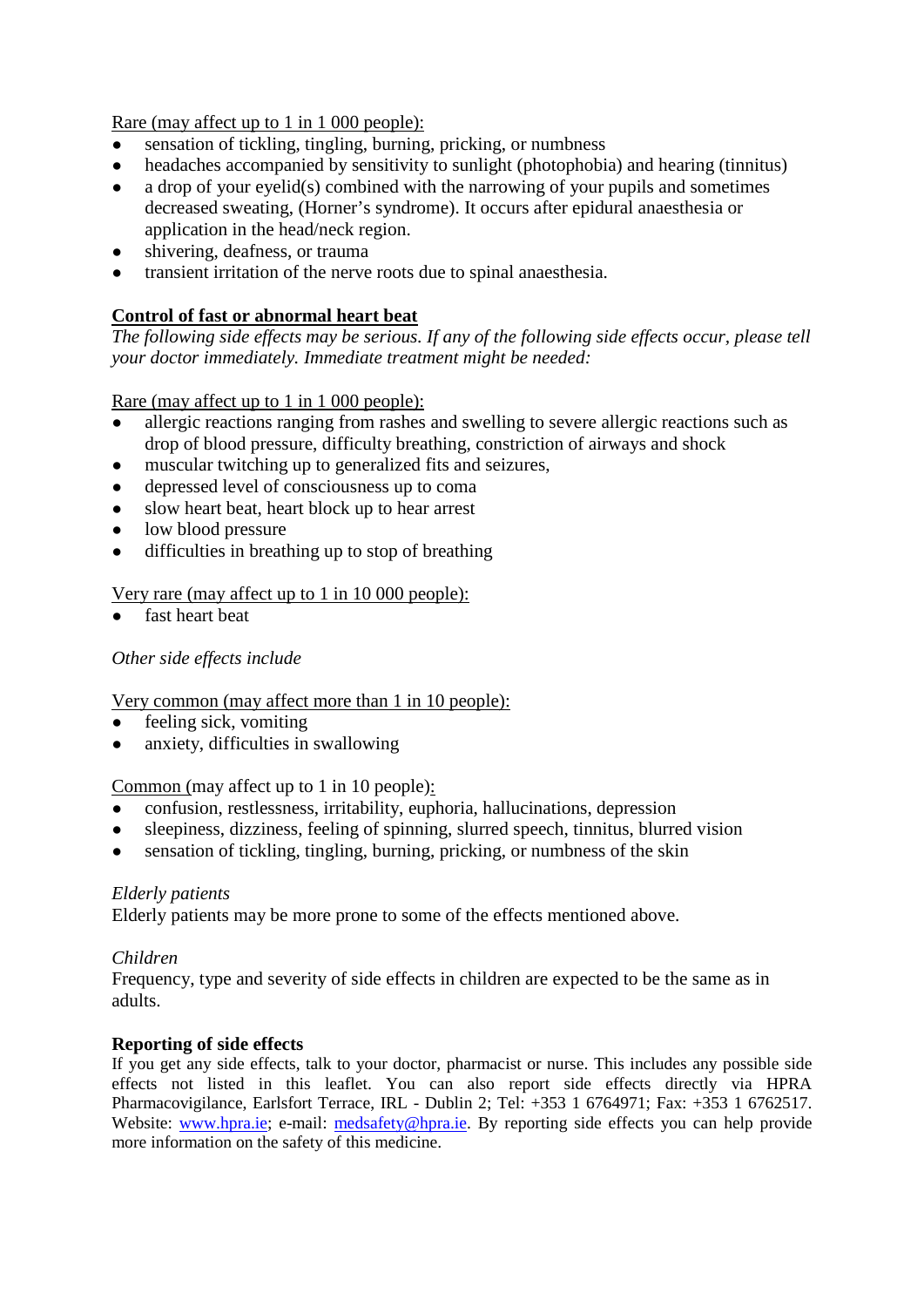## **5. How to store 2% w/v Lidocaine Hydrochloride Injection BP**

Keep this medicine out of the sight and reach of children.

Do not store above 25 °C.

Do not use this medicine after the expiry date, which is stated on the ampoule and the outer carton after "EXP". The expiry date refers to the last day of that month.

Containers are for single use only. Unused contents of containers once opened must be discarded.

Solution is to be administered immediately after opening the container.

The solution is only to be used if the solution is clear and colourless and the container and its closure are undamaged.

#### **6. Contents of the pack and other information**

#### **What 2% w/v Lidocaine Hydrochloride Injection BP contains**

The active substance is Lidocaine Hydrochloride.

One ml of the solution for injection contains 20 mg of lidocaine hydrochloride.

One ampoule of 5 ml contains 100 mg of Lidocaine Hydrochloride. One ampoule of 10 ml contains 200 mg of Lidocaine Hydrochloride. One ampoule of 20 ml contains 400 mg of Lidocaine Hydrochloride.

• The other ingredients are sodium chloride, sodium hydroxide and water for injections

## **What 2% w/v Lidocaine Hydrochloride Injection BP looks like and contents of the pack**

2% w/v Lidocaine Hydrochloride Injection BP is a solution for injection. It is a clear, colourless, aqueous solution.

It comes in polyethylene plastic ampoules holding 5 ml, 10 ml or 20 ml. It is supplied in packs of 20 ampoules of each size or 5 x 20 x 5ml.

Not all pack-sizes may be marketed.

## **Marketing Authorisation Holder and Manufacturer PA Holder:**

B. Braun Medical Ltd., 3 Naas Road Industrial Park, Dublin12, Republic of Ireland